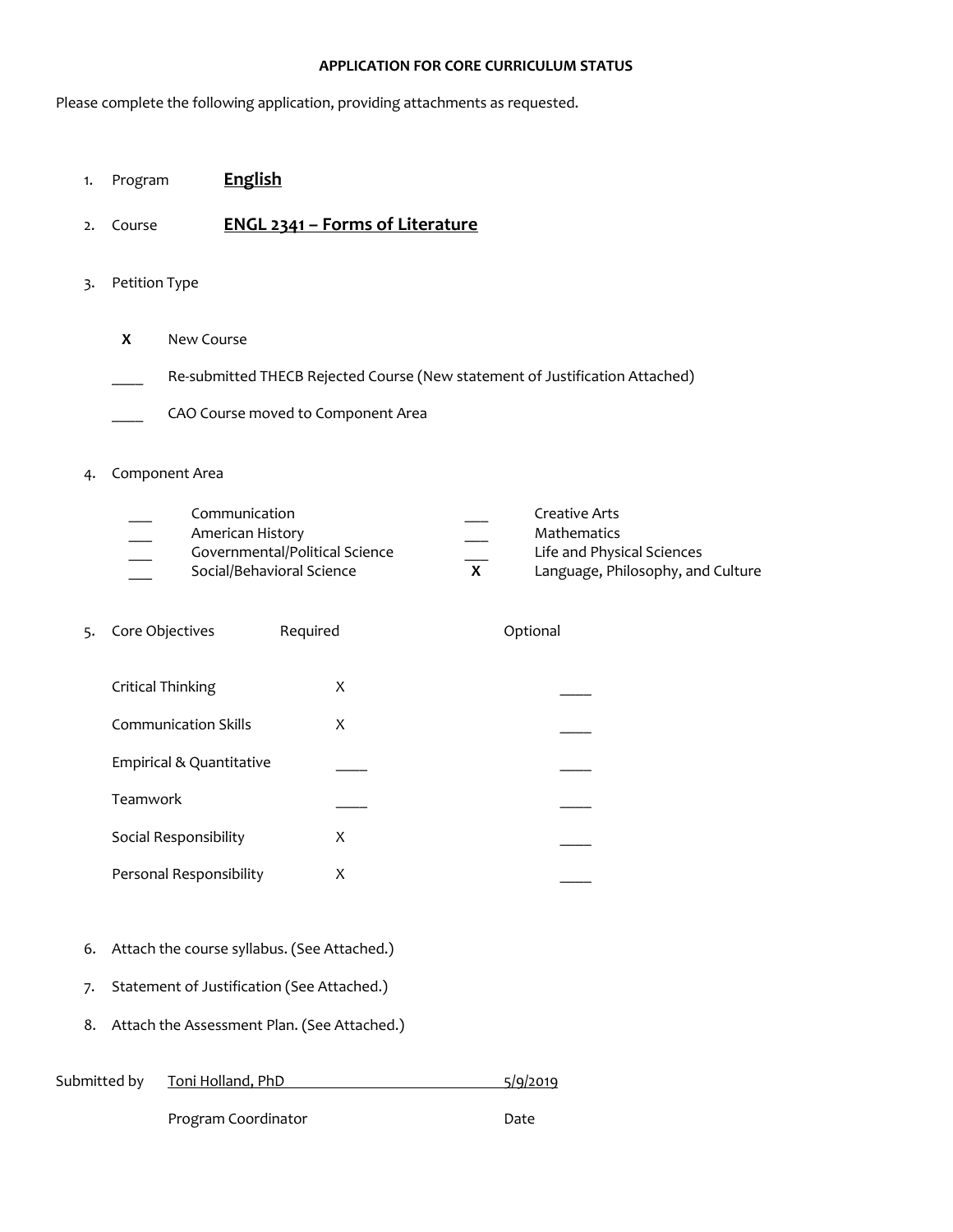Assessment Plan for Forms of Literature I Required Core Objectives: Communication, Critical Thinking, Personal and Social Responsibility for Literature

I. Methodology for Assessment:

A. How will the core objectives be covered in the course?

The core objectives will be covered in the course in a series of assignments. Faculty provide various assignments including, but not limited to, reflection paper, literary-analysis essay, research paper, journal writing, presentations, creation of digital objects, exams, project-based assignment, and peer review. Students will receive instruction on how to access and use Ask Online for free tutorial assistance on written assignments and receive information on local campus or college face to face tutoring in written and oral/visual communication.

B. Provide the specific assessment methodology.

Literature courses in the English Program are part of a cycle of assessment. Each year, the Program assesses the core objectives of a different course rubric. The literature courses are assessed as a grouping across the rubric 23XX. Call for student artifacts are randomized across instructor course CRN. Three instructors from each of the following demographics are selected for assessing the core objectives: Central, Southeast, Southwest, Northeast, Northwest, Dual Credit, and Online. Once selected, the instructor submits a full set of artifacts from an assignment that they determine best reflects the core objectives. The Program Assessment Committee selects, and continues to review, the rubric for assessment. This committee convenes annually for assessing the core objectives; the final reports are documented in The Learning Web. The report and selected rubric will be documented in TracDat once a space for reporting assessment of the core is created in this platform. The Program Coordinator shares the report with English faculty during Program meetings.

C. How will the assessment count within the course?

Instructors distribute the final course weight across all assignments. Taken together, the assignments equal 100. An A ranges from 90-100. A B ranges from 80-89. A C ranges from 70-79. A D ranges from 60-69. An F ranges from 59 and lower.

D. Explain how your plan includes a representative sample of HCC faculty and students.

Three CRNs are randomly selected from the following demographics: Central, Southeast, Southwest, Northeast, Northwest, Dual Credit, and Online.

II. Rubric: How will the appropriate rubric(s) be incorporated in the course?

The Program Assessment Committee selects, and continually reviews, the rubrics. They are housed in The Learning Web. The Program Coordinator shares the rubrics with instructors during Program meetings.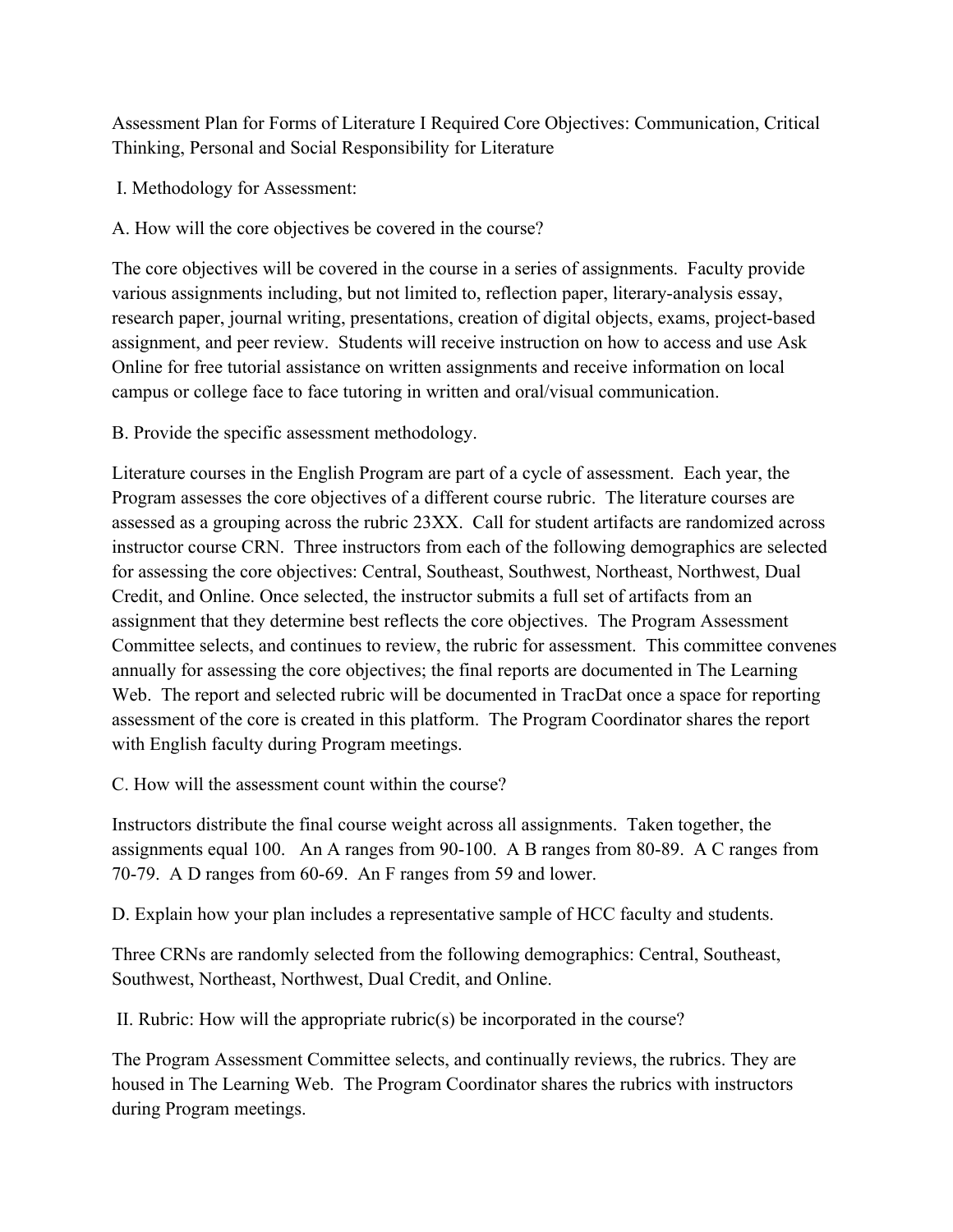#### III. Results:

Describe the process of evaluating the results.

The English Program Committee meets to assess, discuss, and evaluate the results of the assessment. The committee devises intervention plans in response to the data. The Program Coordinator provides the information to faculty during Program meetings. The findings and interventions are embedded in various English Program Professional Development events: retreats, colloquia, and conferences.

Analysis:

A. How will the results will be documented and archived?

A summary of the results will be archived in The Learning Web. The summary will also be archived in TracDat once space for this report is created in this platform.

B. Describe how the results will be used to improve student learning.

The Program Assessment Committee meets to assess, discuss, and evaluate the results of the assessment. The committee devises intervention plans in response to the data. The Program Coordinator provides the information to faculty during Program meetings. The findings and interventions are embedded in various English Program Professional Development events: retreats, colloquia, and conferences. Faculty regularly attend conferences on best practices for teaching and learning. The Program reviews relevant speakers to invite to Professional Development programming. All English faculty are involved in deciding how to improve teaching and learning and will make suggestions for future assessments.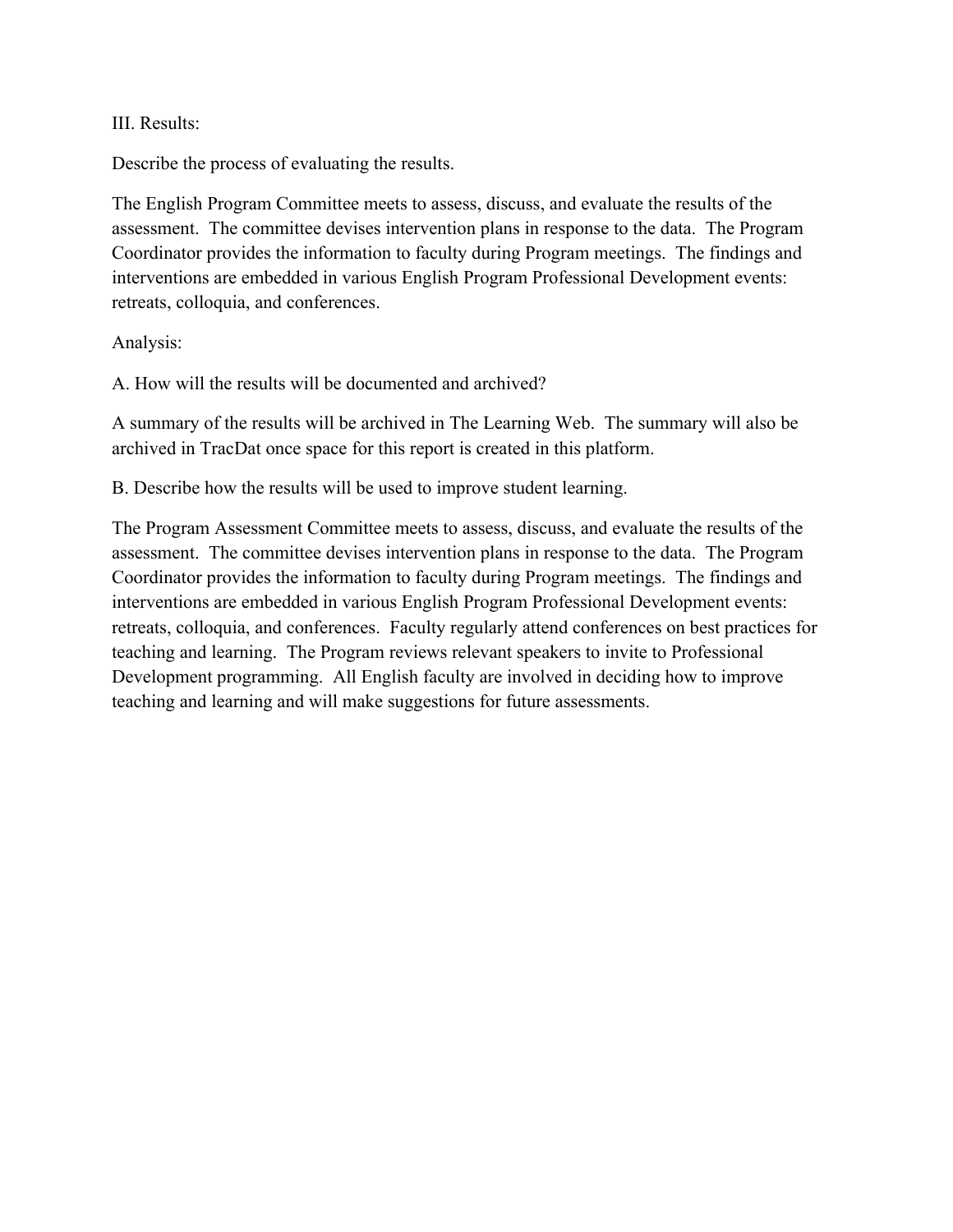

English 2341: Forms of Literature

| <b>Course Information</b><br>CRN:<br>Credit: 3 SCH<br><b>Contact Hours:</b><br>Course Length / Type of Instruction:<br>Location / Time: |
|-----------------------------------------------------------------------------------------------------------------------------------------|
| Semester / Year:                                                                                                                        |
| <b>Instructor Information</b><br>Name:<br>Phone:<br>Email:<br>Learning Web:<br>Office:<br>Office Hours:                                 |

**Course Description:** The study of one or more literary genres including, but not limited to, poetry, fiction, drama, and film.

**Student Learning Outcomes:** Upon successful completion of this course, students will:

- Identify key ideas, representative authors and works, significant historical or cultural events, and characteristic perspectives or attitudes expressed in the literature of different periods or regions.
- Analyze literary works as expressions of individual or communal values within the social, political, cultural, or religious contexts of different literary periods.
- Demonstrate knowledge of the development of characteristic forms or styles of expression during different historical periods or in different regions.
- Articulate the aesthetic principles that guide the scope and variety of works in the arts and humanities.
- Write research-based critical papers about the assigned readings in clear and grammatically correct prose, using various critical approaches to literature.

# **English Program Learning Outcomes**

- Write in appropriate genres using varied rhetorical strategies.
- Write in appropriate genres to explain and evaluate rhetorical and/or literary strategies employed in argument, persuasion, and various genres.
- Analyze various genres of writing for form, method, meaning, and interpretation.
- Employ research in academic writing styles and use appropriate documentation style.
- Communicate ideas effectively through discussion.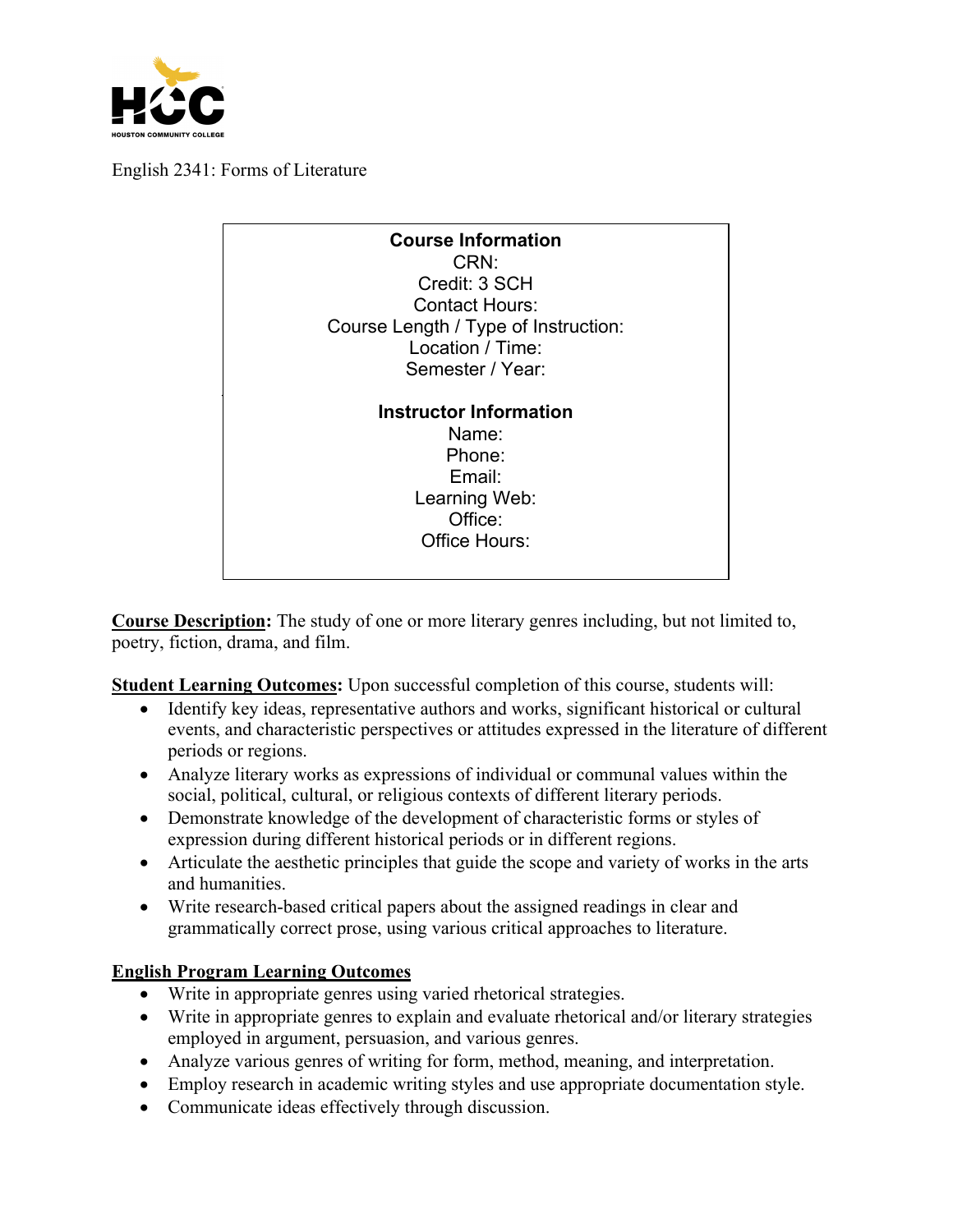**Core Objectives:** Given the rapid evolution of necessary knowledge and skills and the need to take into account global, national, state, and local cultures, the core curriculum must ensure that students will develop the essential knowledge and skills they need to be successful in college, in a career, in their communities, and in life. Through the Texas Core Curriculum, students will gain a foundation of knowledge of human cultures and the physical and natural world, develop principles of personal and social responsibility for living in a diverse world, and advance intellectual and practical skills that are essential for all learning.

Students enrolled in this core curriculum course will complete assignments designed to cultivate the following core objectives:

- **Critical Thinking Skills—**to include creative thinking, innovation, inquiry, and analysis, evaluation and synthesis of information.
- **Communication Skills**—to include effective development, interpretation and expression of ideas through written, oral and visual communication.
- **Personal Responsibility**—to include the ability to connect choices, actions, and consequences to ethical decision-making.
- **Social Responsibility**—to include intercultural competency, knowledge of civic responsibility, and the ability to engage effectively in regional, national, and global communities.

# **Course Materials: <<Include Required and Recommended Instructional Materials Here>>**

**Course Requirements: <<Include Assignments, HCC Grade Breakdown, Writing Requirement (3,000 words), and Course Calendar Here>>**

## **Instructor Requirements: << Include any classroom / student management policies here>>**

## **Grading**:

A (90-100%) Excellent work that demonstrates a clear understanding of the assignment, has few errors of any kind, and shows exceptional ability to communicate to a specific audience.

B (80-89%) Above average work that shows understanding of the writing topic,

has few serious errors, and provides good communication with a specific audience. C (70-79%) Average work that shows understanding of the writing topic, contains few errors that

interfere with adequate communication.

D (60-69%) Below average work that fails to follow the assignment and/or fails to respond adequately to the writing topic, contains a number of serious errors, and demonstrates only marginal communication with a specific audience.

F (0-59%) Incomplete work, work that fails to follow the assignment, and/or work that fails to respond to the writing topic, contains a number of serious errors, and provides little communication with a specific audience

## **Student Support Services:**

Any student who faces challenges securing their food or housing and believes this may affect their performance in the course is urged to contact the Dean of Student Success for support. Furthermore, please notify the professor if you are comfortable in doing so. This will enable us to provide any resources that HCC may possess.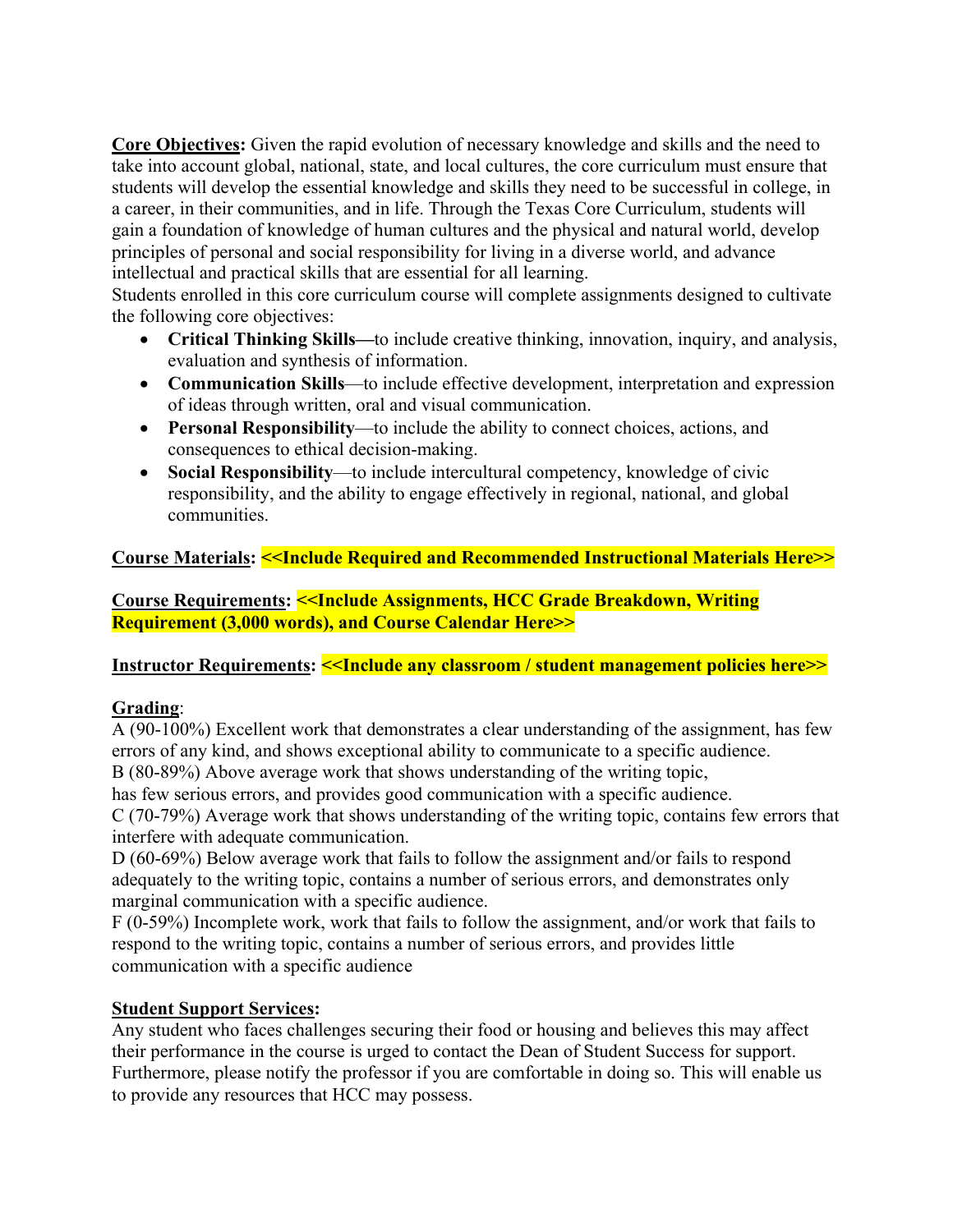#### *Ability Services*:

Houston Community College is dedicated to providing an inclusive learning environment by removing barriers and opening access for qualified students with documented disabilities in compliance with the Americans with Disabilities Act (ADA) and Section 504 of the Rehabilitation Act. Ability Services is the designated office responsible for approving and coordinating reasonable accommodations and services in order to assist students with disabilities in reaching their full academic potential. In order to receive reasonable accommodations or evacuation assistance in an emergency, the student must be registered with Ability Services.

If you have a documented disability (e.g. learning, hearing, vision, physical, mental health, or a chronic health condition), that may require accommodations, please contact the appropriate Ability Services Office below. Please note that classroom accommodations cannot be provided prior to your Instructor's receipt of an accommodation letter and accommodations are not retroactive. Accommodations can be requested at any time during the semester, however if an accommodation letter is provided to the Instructor after the first day of class, sufficient time (1 week) must be allotted for the Instructor to implement the accommodations.

#### *Ability Service Contact Information*:

**Central College** 713.718.6164 **Coleman College** 713-718-7376 **Northeast College** 713-718-8322 **Northwest College** 713-718-5422 713-718-5408 **Southeast College** 713-718-7144 **Southwest College** 713-718-5910 **Adaptive Equipment/Assistive Technology** 713-718-6629 713-718-5604 **Interpreting and CART services** 713-718-6333

*Accommodations due to a Qualified Disability*: HCC strives to make all learning experiences as accessible as possible. If you anticipate or experience academic barriers based on your disability (including mental health, chronic or temporary medical conditions), please meet with a campus Abilities Counselor as soon as possible in order to establish reasonable accommodations. Reasonable accommodations are established through an interactive process between you, your instructor(s) and Ability Services. It is the policy and practice of HCC to create inclusive and accessible learning environments consistent with federal and state law. For more information, please go to http://www.hccs.edu/support-services/disability-services/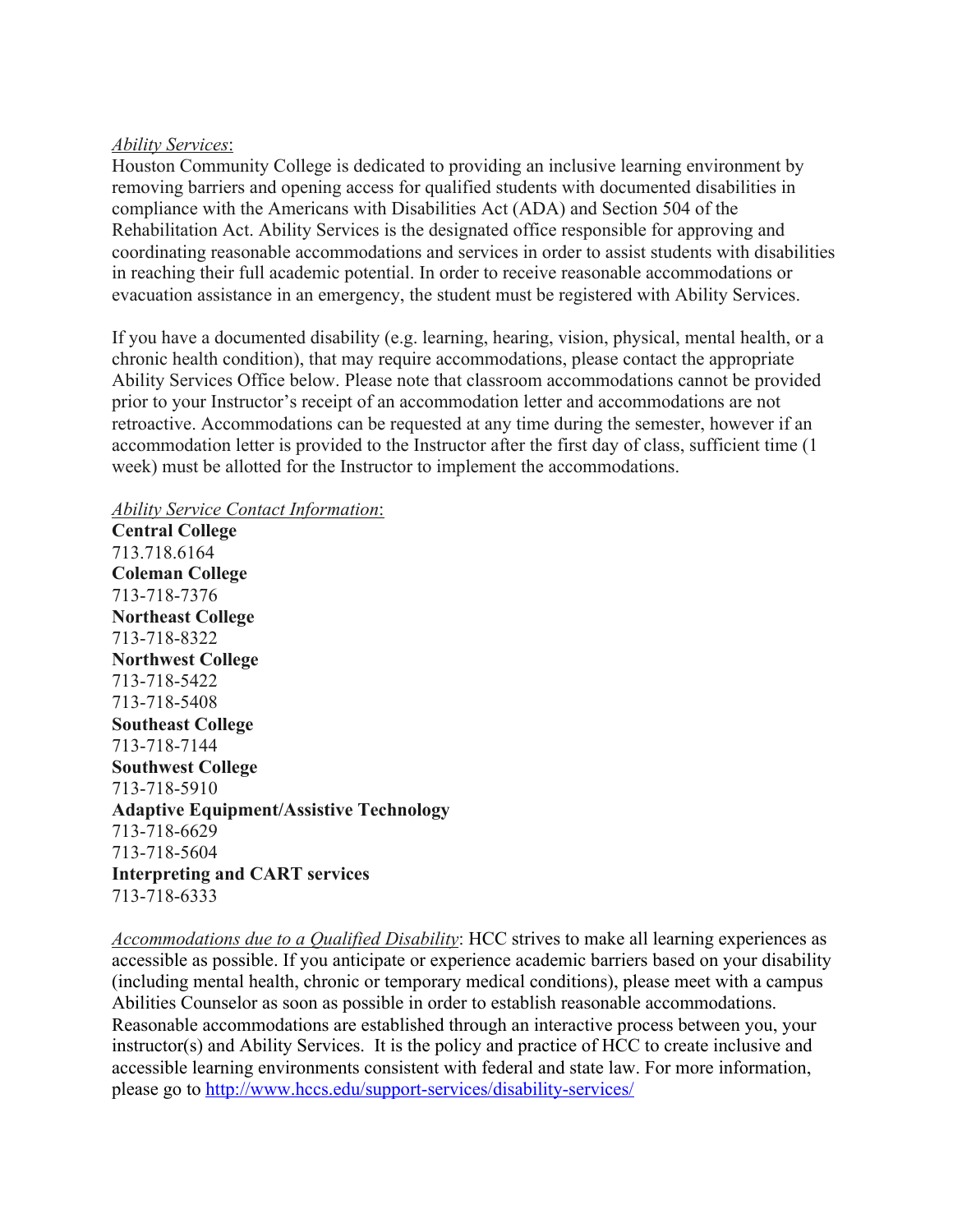*Libraries*: HCC has a Learning Resource Center at each campus for student use. The library provides electronic resources including an online catalog system as well as numerous databases that contain full-text articles all available at https://library.hccs.edu. Additionally, many of the required texts are on reserve at the library. Find out library locations and hours here: http://library.hccs.edu/about\_us/locations\_hours

#### *Online Tutoring:*

The goal of online tutoring is to help students become academically independent through guided assistance by HCC faculty or faculty-eligible tutors in almost all departments. Our tutoring is asynchronous, which means that it is NOT real-time.

Students can get real-time help on campus and through several textbook sources. We believe that when tutors can take time to absorb and analyze the work, we give a different type of help. Because the tutoring is asynchronous, it is important for students to plan ahead. It generally takes about two days to get a complete review back, and it may be longer than that when hundreds of papers come in every day for several days in a row. It is crucial for students to look at the yellow banner on the log-in page to see how long the turn-around time is.

Students can submit work 24/7/365; we tutor even when the college is closed for holidays or natural disasters. All HCC students can take advantage of online tutoring by logging on to https://hccs.upswing.io/. The HCC email address and the associated password get students into the online tutoring site, so when the email password changes, so does the Upswing password.

*Open Computer Labs*: Students have free access to the internet and word processing in open computer labs available at HCC campuses. Check on the door of the open computer lab for hours of operation.

## *Tutoring Centers:*

The HCC Tutoring Centers provide academic support to our diverse student population by creating an open atmosphere of learning for all students enrolled at HCC. Using a variety of tutoring techniques, we assist students across academic disciplines, addressing their individual needs in a constructive, safe, and welcoming environment. Our emphasis is on maximizing academic potential while promoting student success and retention. We are committed to helping students achieve their educational, personal, and career goals by empowering them to become confident, independent, lifelong learners.

Tutoring for individual subjects is offered at specific times throughout the week on various campuses. There is no need to make an appointment. If you need a tutor, please refer to our website: http://ctle3.hccs.edu/alltutoring/ for times and locations. For more information about tutoring at HCC, please go to hccs.edu/district/students/tutoring.

## **Important HCCS and Course Policies:**

Please see http://www.hccs.edu/resources-for/current-students/student-handbook/ for any changes to HCC policies that might happen during the semester.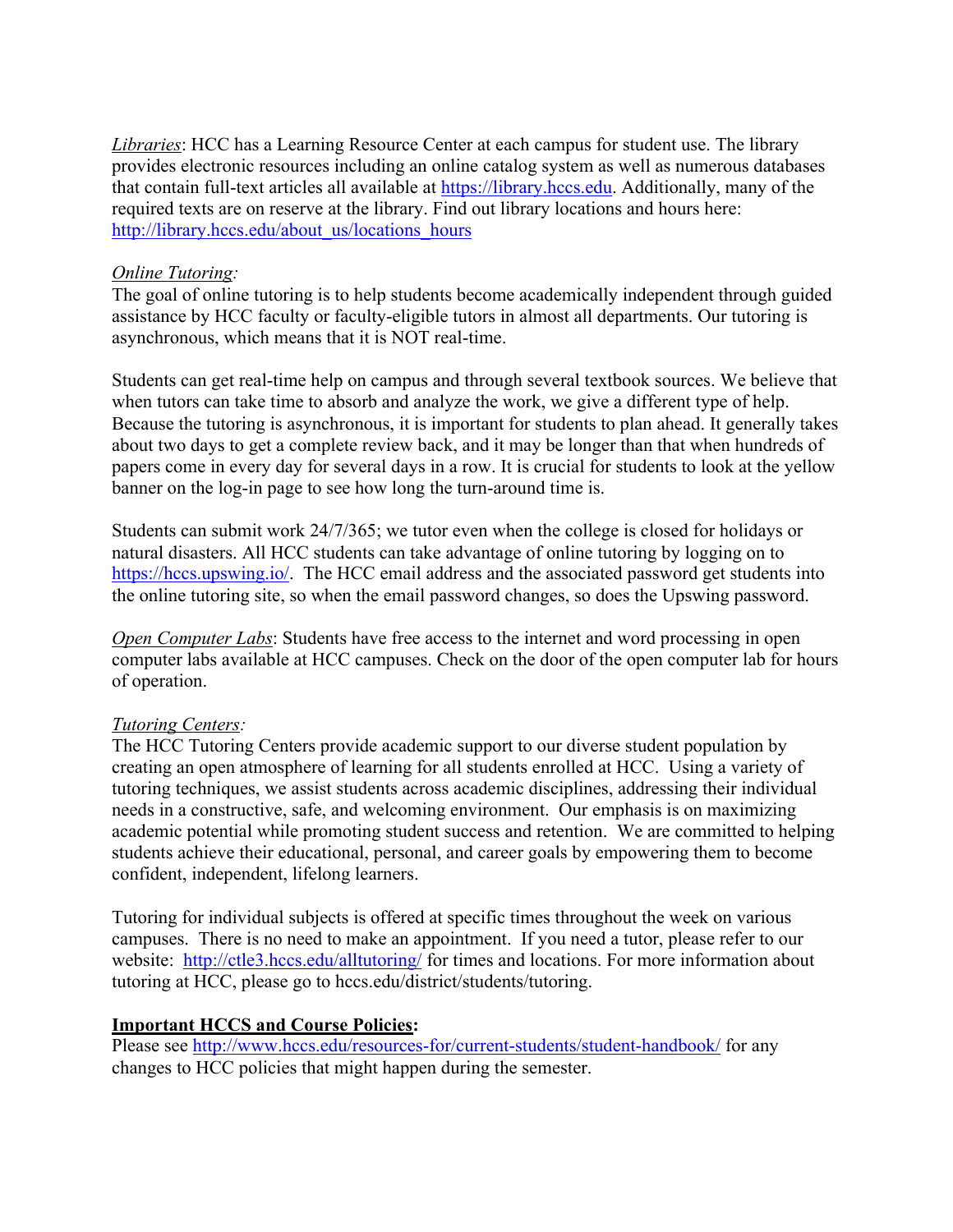*Academic Honesty*: A student who is academically dishonest is, by definition, not showing that the coursework has been learned, and that student is claiming an advantage not available to other students. The instructor is responsible for measuring each student's individual achievements and also for ensuring that all students compete on a level playing field. Thus, in our system, the instructor has teaching, grading, and enforcing roles. You are expected to be familiar with the HCC's policy on Academic Honesty found in the catalogue. What that means is that if you are charged with an offense, pleading ignorance of the rules will not help you.

Just so there is no misunderstanding, plagiarism (using another's ideas or words without giving credit), collusion (unauthorized collaboration with another person in preparing written work offered for credit), and other forms of cheating will not be tolerated. To be accepted, all papers require proof of their development. Students who plagiarize, collude, or cheat may face disciplinary action including the grade of 0 for the assignment, an F for the course, and/or dismissal from the college. (See Student Handbook)

*Attendance*: Attendance, preparedness, and participation are essential for your success in this course. HCC does not differentiate between excused and unexcused absences. If you are not in class, you are absent. HCC Policy states that you can miss up to but not exceeding 12.5% of class hours, which is equivalent to 6 hours. When you miss class, you are still responsible for what happens in class. Keep in mind that whatever the reason for your absence, you will still miss important course work. If you know you must be absent or if you have an emergency, let me know **before class** and make plans to meet with me in office hours. If you have more than four (4) absences before the official date of record (**<<Insert Appropriate Date Here>>**), you may be automatically withdrawn from the course.

*Campus Carry*: At HCC the safety of our students, staff, and faculty is our first priority. As of August 1, 2017, Houston Community College is subject to the Campus Carry Law (SB11 2015). For more information, visit the HCC Campus Carry web page at http://www.hccs.edu/departments/police/campus-carry/campus-carry-and-open-carry-faqs/

*Campus Safety*: If you are on campus and need emergency assistance, call 713-718-8888 or, from any campus phone, 8-8888. Use this emergency number instead of 911, which gets routed back to the HCC Police Department dispatch thus lengthening response time to your emergency situation.

*EGLS3 (Evaluation for Greater Learning Student Survey System)*: At Houston Community College, professors believe that thoughtful student feedback is necessary to improve teaching and learning. During a designated time near the end of the term, you will be asked to answer a short online survey of research-based questions related to instruction. The anonymous results of the survey will be made available to your professors and division chairs for continual improvement of instruction. Go to http://www.hccs.edu/resources-for/current-students/egls3 evaluate-your-professors/ for directions.

*Final Grade of FX*: Students who stop attending class or stop actively participating in class and do not withdraw themselves prior to the withdrawal deadline may either be dropped by their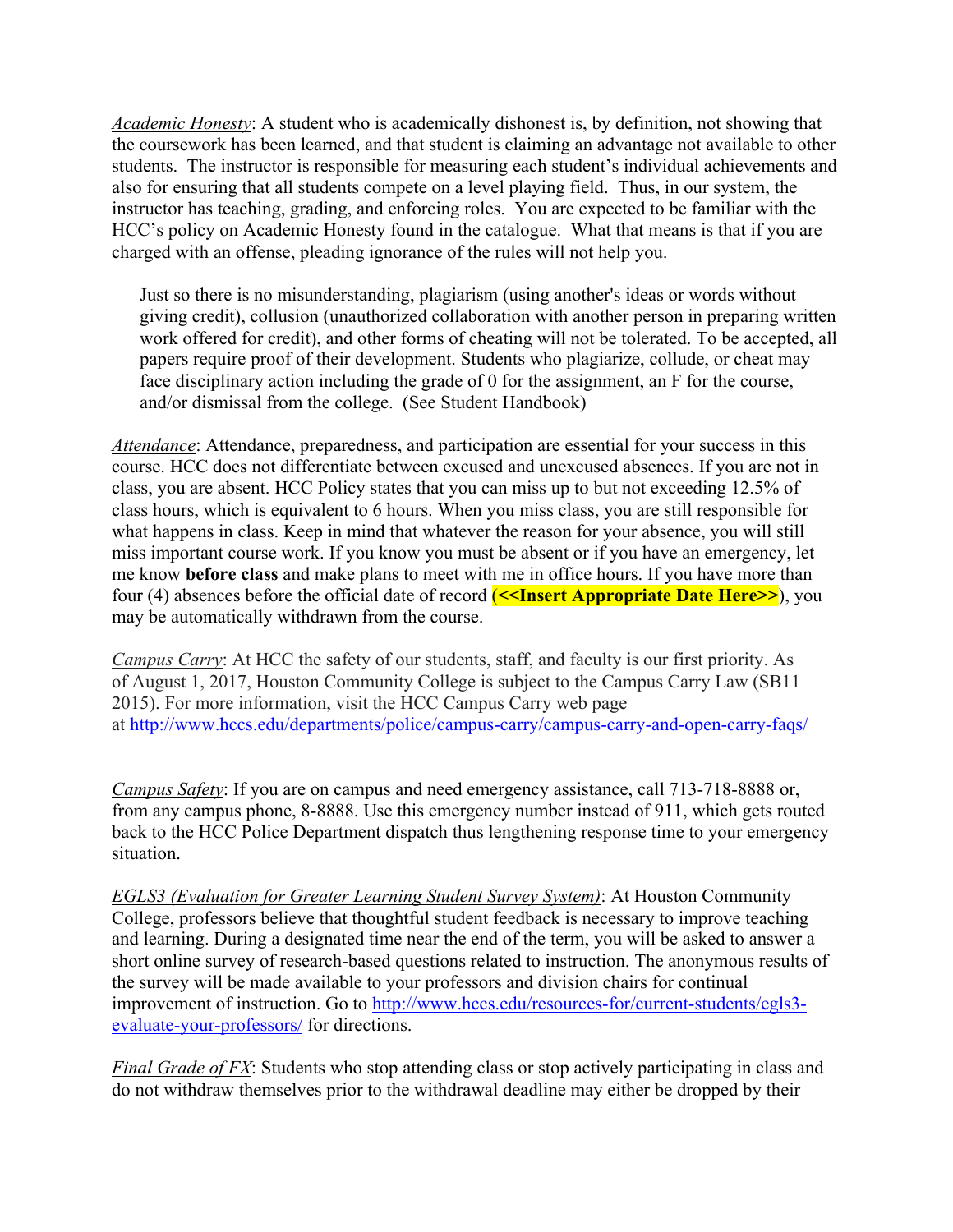professor for excessive absences or be assigned the final grade of FX at the end of the semester. Students who stop attending classes or who stop actively participating in classes will receive a grade of FX, as compared to an earned grade of F, which is due to poor performance. Logging into a DE course without active participation is considered non-attending.

Please note that HCC will not disperse financial aid funding for students who have never attended class. Students who receive financial aid but fail to attend class will be reported to the Department of Education and may have to pay back their aid. A grade of FX is treated exactly the same as a grade of F in terms of GPA, probation, suspension, and satisfactory academic progress.

*HCC Online*: (**To be included in syllabi for HCC Online courses only**): Access HCC Online Policies on their Web site: http://www.hccs.edu/online/

All students are responsible for reading and understanding the HCC Online Student Handbook, which contains policies, information about conduct, and other important information. For the HCC Online Student Handbook click on the link below or go to the HCC Online page on the HCC website. The HCC Online Student Handbook contains policies and procedures unique to the online student. Students should have reviewed the handbook as part of the mandatory orientation. It is the student's

responsibility to be familiar with the handbook's contents. The handbook contains valuable information, answers, and resources, such as HCC Online contacts, policies and procedures (how to drop, attendance requirements, etc.), student services (ADA, financial aid, degree planning, etc.), course information, testing procedures, technical support, and academic calendars. Refer to the HCC Online

Student Handbook by visiting this link: http://www.hccs.edu/media/houston-communitycollege/distance-education/student-services/HCC-Online-Student-Handbook.pdf

*International Students*: Receiving a W in a course may affect the status of your student Visa. Once a W is given for the course, it will not be changed to an F because of the visa consideration. Since January 1, 2003, International Students are restricted in the number of distance education courses that they may take during each semester. International students must have full-time enrollment status of 12 or more semester credit hours, and of these at least 9 semester credit hours must be face-to-face on-campus courses. Please contact the International Student Office at 713-718-8521 or email int student  $sves@hccs.edu$ , if you have any questions about your visa status and other transfer issues.

*Repeating Courses*: Students who repeat a course for three or more times will face significant tuition/fee increases at HCC and other Texas public colleges and universities. Please ask your instructor or counselor/advisor about opportunities for tutoring and/or other assistance prior to considering course withdrawal or if you are not receiving passing grades.

*Sexual Misconduct*: Houston Community College is committed to cultivating an environment free from inappropriate conduct of a sexual or gender-based nature including sex discrimination, sexual assault, sexual harassment, and sexual violence. Sex discrimination includes all forms of sexual and gender-based misconduct and violates an individual's fundamental rights and